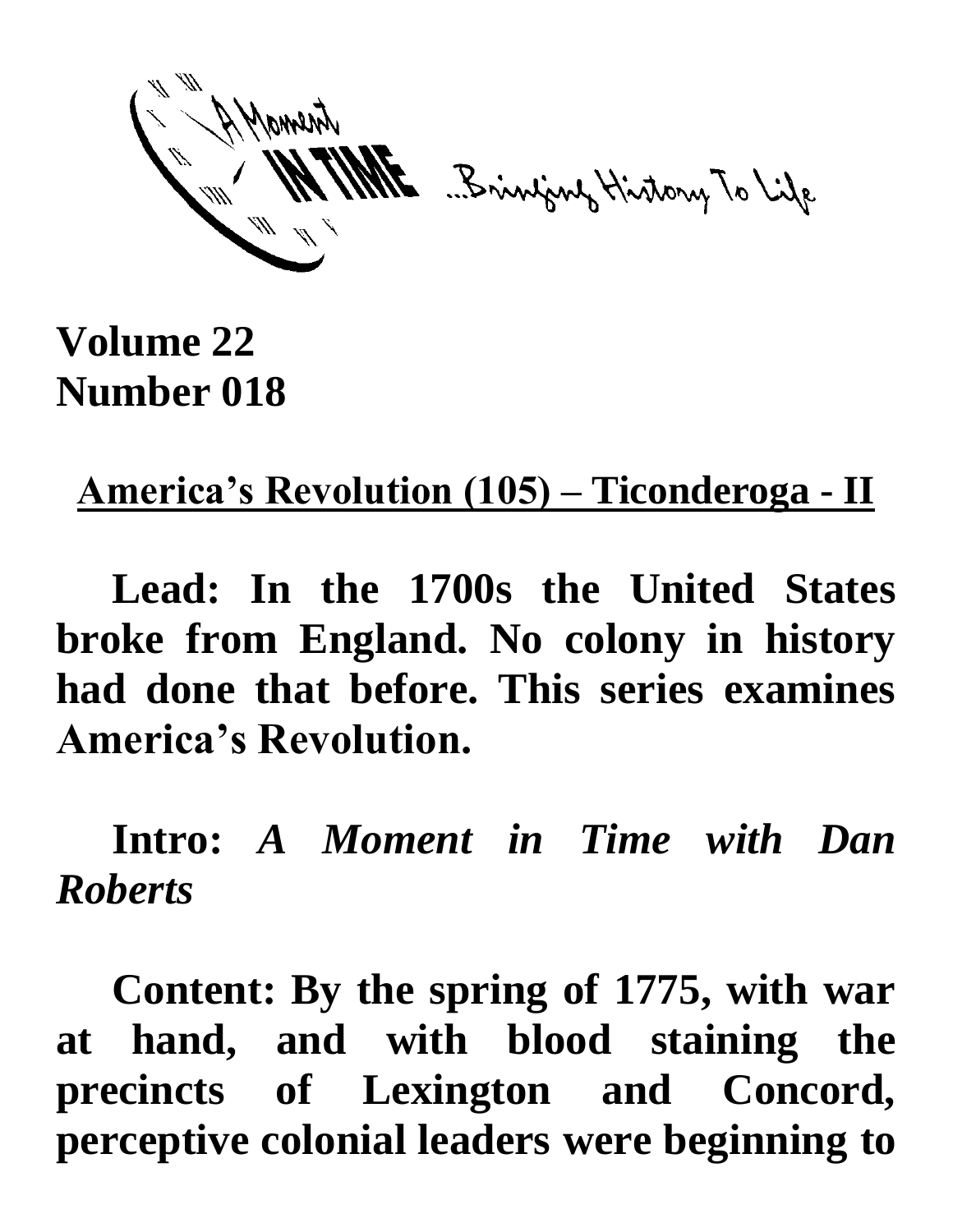**have to think strategically. Britain's North American colonies were grouped into sections: New England, the middle colonies, and the south. On the land side they were divided by great river valleys ranging south to north, with the Savanah River dividing Georgia and South Carolina, the Pee Dee River valley bisecting North and South Carolina, the James River Valley in Virginia, the Potomac River Valley between Virginia and Maryland, the Delaware River Valley cutting into the Pennsylvania heartland, and perhaps the most strategic waterway, the Hudson River Valley of New York which, with interconnecting lakes, went all the way to the border of Canada. One could make a case that contention for control of these river valleys formed the basis of military strategy on both sides during the course of the Revolution.**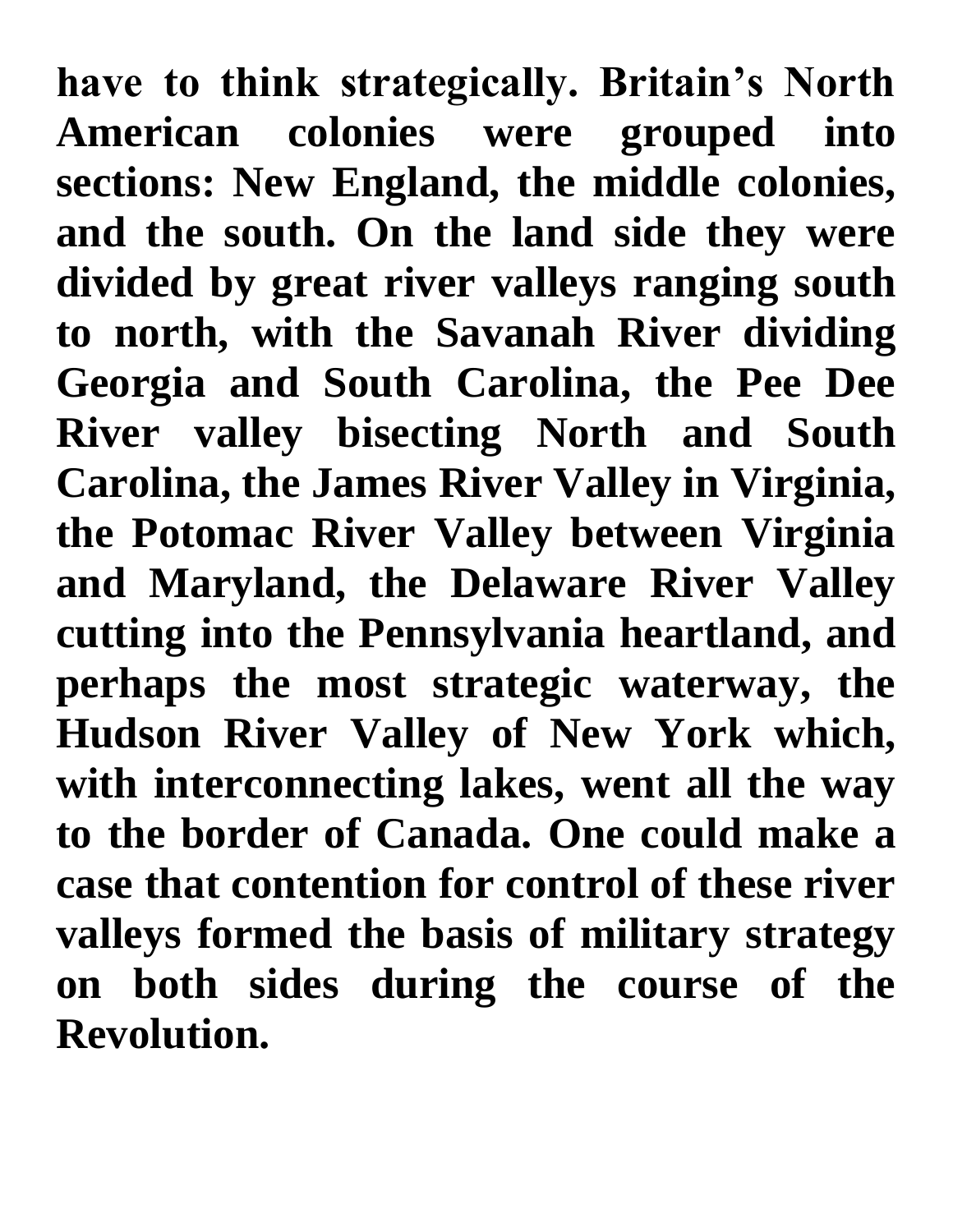**Colonial strategic thinking in 1775 immediately began to focus on the Hudson Valley and the potential for disaster should the British commander in Quebec, Guy Carleton, toss together a rag tag force of British regulars, French, and Indians bring them up the St. Lawrence, down Lake Champlain, and Lake George, and storm down the Hudson, thus cutting New England off from the rest of the colonies. At the heart of this supposed scheme was the crown jewel of frontier fortresses in the Hudson Valley. Built by the French and named Fort Carillon, this enormous citadel was taken by the British in 1759, renamed Ticonderoga and sat astride the connection between Lake Champlain and Lake George. It would be the key to any British move south down the Valley or any American attempt to block them. Next time: Taking Ticonderoga.**